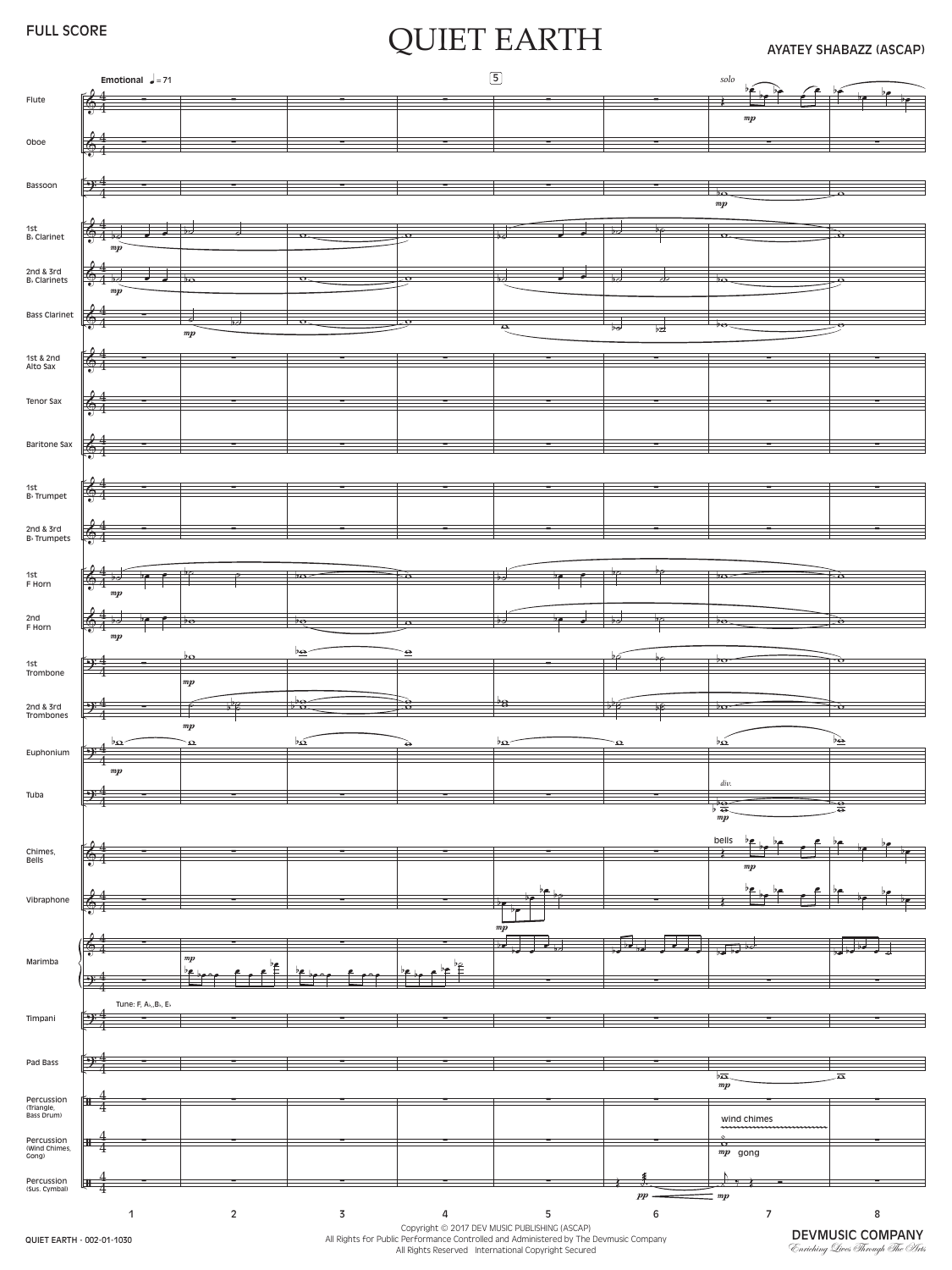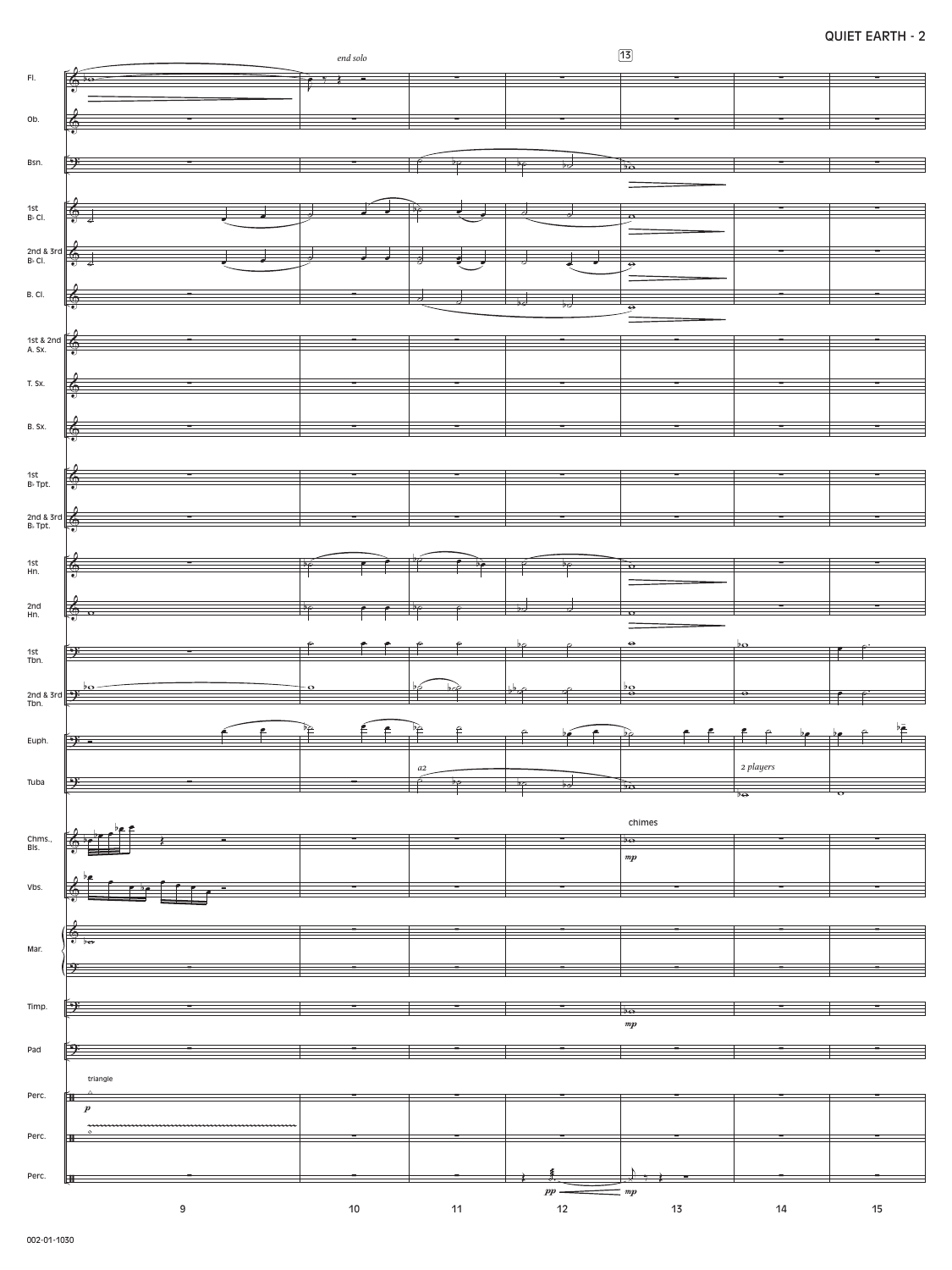屩 ∑∑∑∑∑∑∑∑∑∑∑∑∑ ∑∑∑∑∑∑∑∑∑∑∑∑∑ ∑∑∑∑∑∑∑∑∑∑∑∑∑ ∑∑∑∑∑∑∑∑∑∑∑ ∑∑∑∑∑∑∑∑∑∑∑ ∑∑∑ ∑∑∑ &&?&&&&&&&&&&????&&&???ããã *solo* Jœ- $\downarrow$ œ œ œ œ œ . . œ G œ œ œ œ  $\overline{\mathcal{M}}$ PFP *a2* 2nd & 3rd<br>B♭ Cl. ˙˙˙  $\frac{\Theta}{mp}$ ∑∑∑∑∑∑ ∑∑∑∑∑∑ ⋣ A 1st & 2nd A. Sx. T. 1st<br>B<sub>b</sub> Tpt. 2nd & 3rd<br>B<sub>'</sub> Tpt. á *euph.* œ jœ œ .  $\frac{1}{\mathbf{O}}$ b ˙  $\epsilon$ b œ  $\frac{1}{2}$ œ  $\frac{1}{2}$ œ ∑∑ ∑∑ PPP  $_{mp}$ mp b ˙ 。<br>mp œ œ ˙ ˙  $rac{e}{e}$ <br>8 ˙ ˙ b  $\frac{1}{\overline{1}}$ b  $\frac{1}{10}$  or  $\frac{1}{10}$  or  $\frac{1}{10}$  or  $\frac{1}{10}$  or  $\frac{1}{10}$  or  $\frac{1}{10}$  or  $\frac{1}{10}$  or  $\frac{1}{10}$  or  $\frac{1}{10}$  or  $\frac{1}{10}$  or  $\frac{1}{10}$  or  $\frac{1}{10}$  or  $\frac{1}{10}$  or  $\frac{1}{10}$  or  $\frac{1}{10}$  or  $\frac{1}{10}$  b é b w b ˙ ˙ ˙˙ b b 。<br>C b é b  $\frac{1}{\alpha}$  where  $\frac{1}{\alpha}$  is  $\frac{1}{\alpha}$  is  $\frac{1}{\alpha}$  is  $\frac{1}{\alpha}$  is  $\frac{1}{\alpha}$  is  $\frac{1}{\alpha}$  is  $\frac{1}{\alpha}$  is  $\frac{1}{\alpha}$  is  $\frac{1}{\alpha}$  is  $\frac{1}{\alpha}$  is  $\frac{1}{\alpha}$  is  $\frac{1}{\alpha}$  is  $\frac{1}{\alpha}$  is  $\frac{1}{\alpha}$  is  $\frac{1}{\alpha$ ˙ ∑ ⇒ 2nd & 3rd Tbn. œ œ .  $\frac{1}{\Omega}$ b œ b œ b œ b ˙ ˙ œ Jœ œ ˙œ b œ b ˙ ∑ ∑∑ ヮ ˙ b w  $\overline{a}$  $\overline{\overline{5}}$ b ˙ ほ ∑∑∑∑∑∑∑∑ ∑∑∑∑∑∑∑∑ ∑∑∑∑∑∑∑∑ ∑∑∑∑∑∑∑∑ ∑∑∑∑∑∑∑∑ o<br>p<br>I  $\overline{\mathbf{b}}$ Chms., Bls. €  $_{mp}$ b œ b œ œ œ œ œ i<br>İ  $\overline{mp}$ œ b œ œ œ 'œ œ œ œ ∑∑∑ ∑∑∑∑∑ ;  $\overline{ }$ ∑ O æŒ Œ <u>i</u> . j¿ ‰

21

16∑

17∑

18∑

19∑

20

 $mp$ 

21

 $pp$ 

Fl.

Ob.

Bsn.

1st<br>B♭ Cl.

B. Cl.

T. Sx.

B. Sx.

1st Hn.

2nd Hn.

1st<br>Tbn.

Euph.

Tuba

Vbs.

Mar.

Timp.

Perc.

Pad

Perc.

Perc.

22∑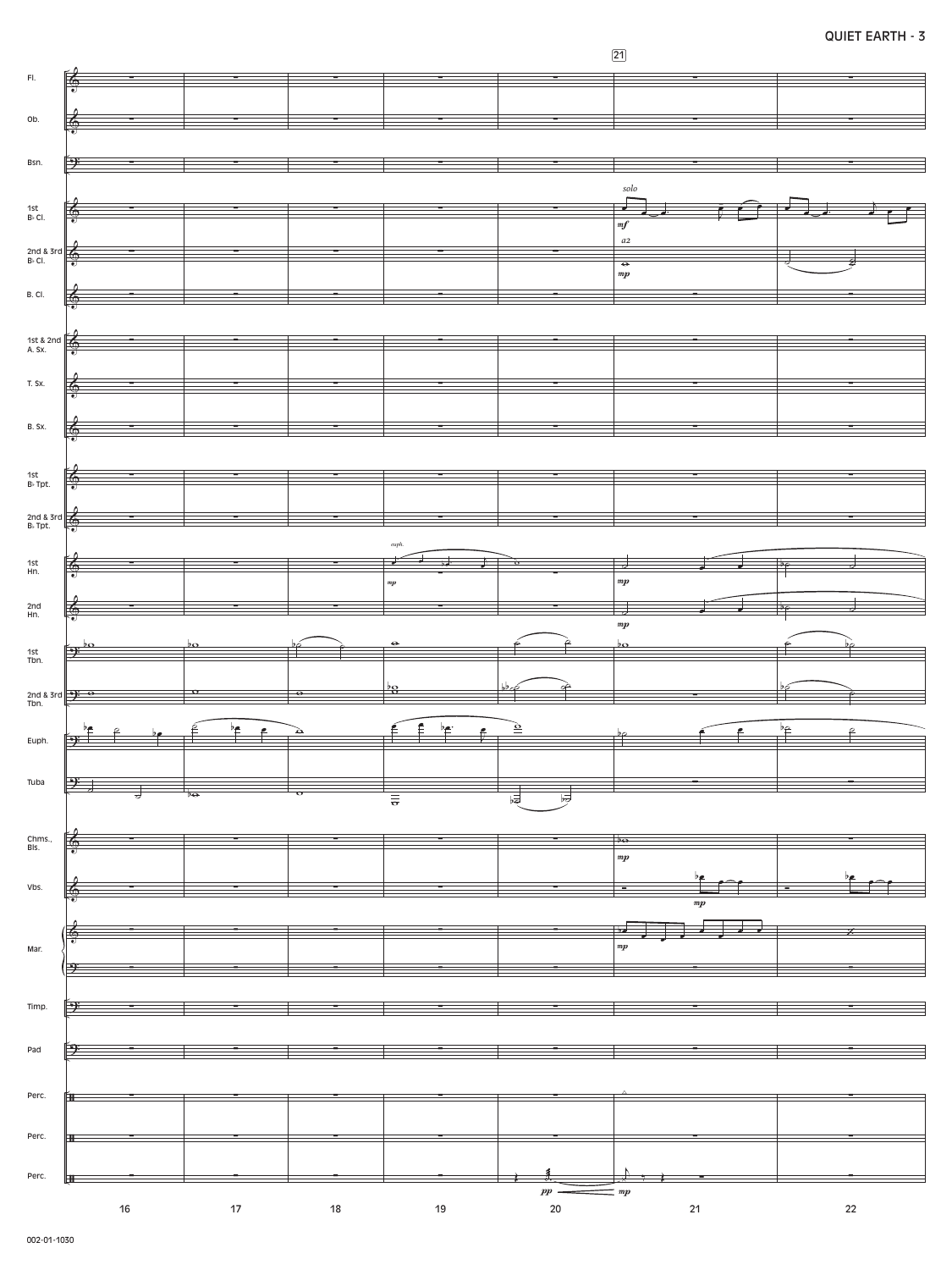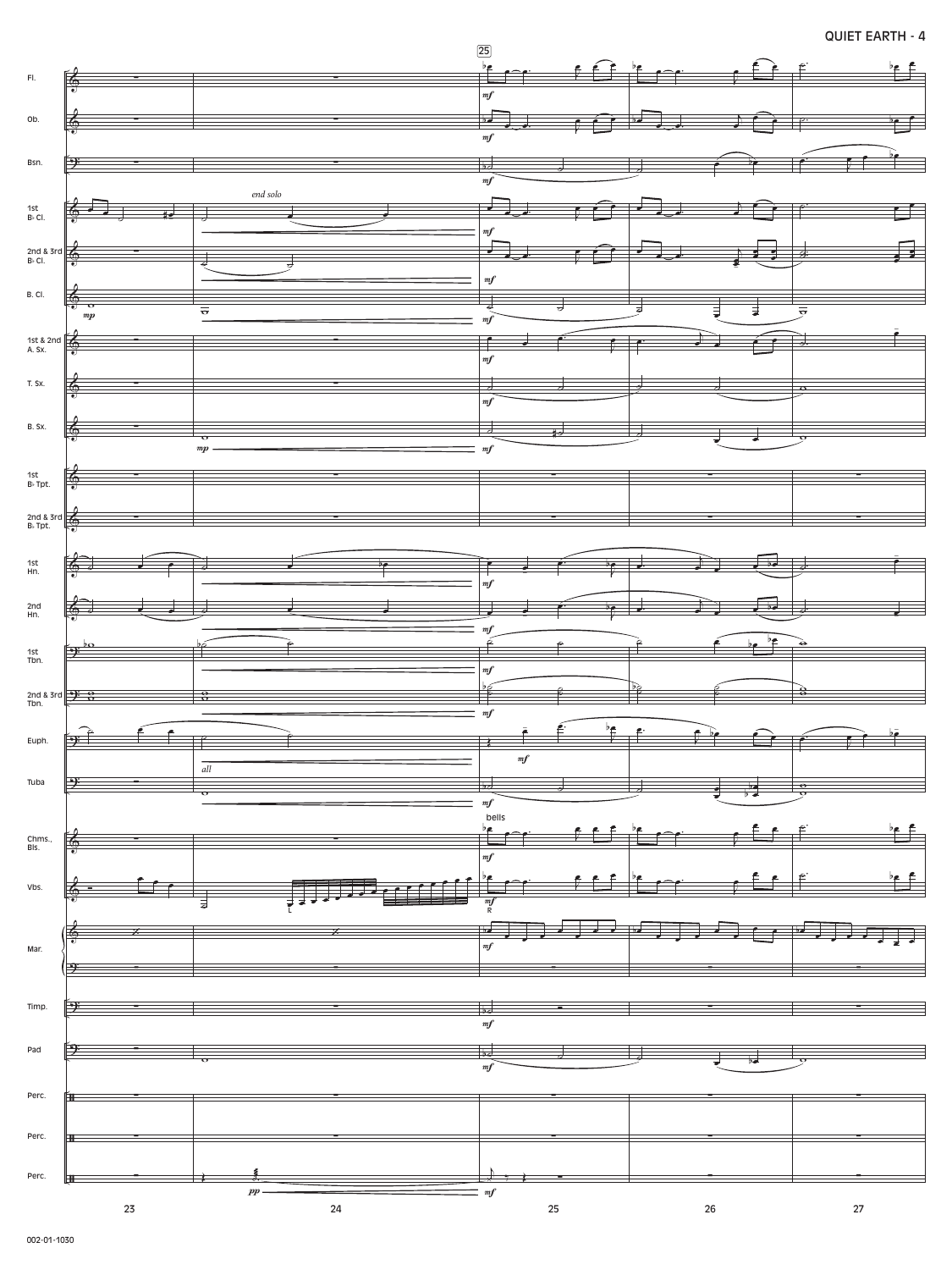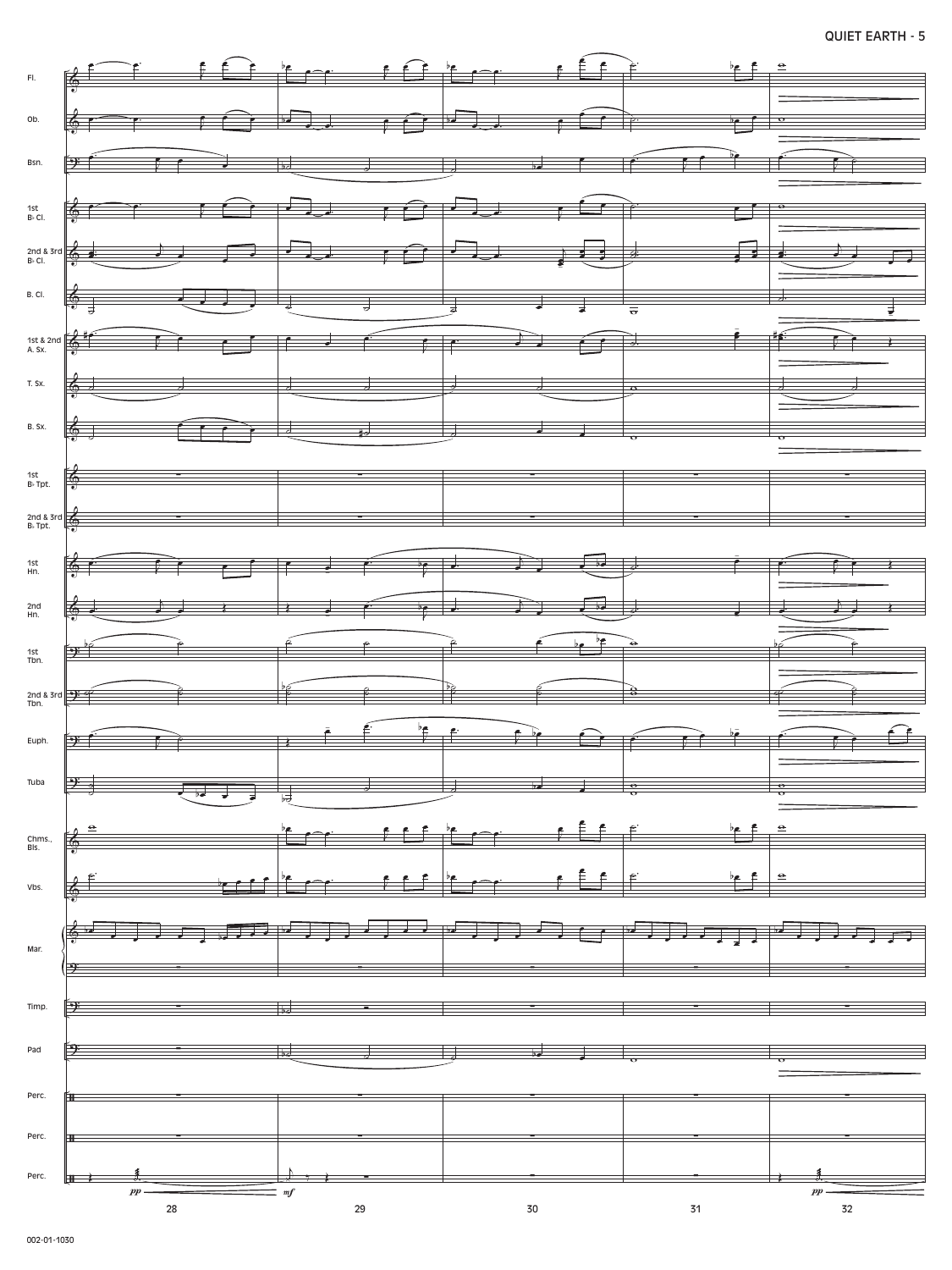| FL                                          |                         |                                                                                                                                                                                                                                                                                               |                          |                                                                    |                |                                                                                                     |                            |                         |                                                                                                                                                                                                                                                                                                                                                                                                                                                                    |                         |                         |  |
|---------------------------------------------|-------------------------|-----------------------------------------------------------------------------------------------------------------------------------------------------------------------------------------------------------------------------------------------------------------------------------------------|--------------------------|--------------------------------------------------------------------|----------------|-----------------------------------------------------------------------------------------------------|----------------------------|-------------------------|--------------------------------------------------------------------------------------------------------------------------------------------------------------------------------------------------------------------------------------------------------------------------------------------------------------------------------------------------------------------------------------------------------------------------------------------------------------------|-------------------------|-------------------------|--|
|                                             |                         |                                                                                                                                                                                                                                                                                               |                          |                                                                    |                |                                                                                                     |                            |                         |                                                                                                                                                                                                                                                                                                                                                                                                                                                                    |                         |                         |  |
| $\frac{2}{6}$<br>Ob.                        |                         |                                                                                                                                                                                                                                                                                               |                          |                                                                    | $\blacksquare$ |                                                                                                     | $\sim$ 100 $\mu$           |                         |                                                                                                                                                                                                                                                                                                                                                                                                                                                                    |                         |                         |  |
| Bsn.                                        |                         |                                                                                                                                                                                                                                                                                               |                          |                                                                    |                |                                                                                                     |                            |                         |                                                                                                                                                                                                                                                                                                                                                                                                                                                                    |                         |                         |  |
|                                             |                         |                                                                                                                                                                                                                                                                                               |                          |                                                                    |                |                                                                                                     |                            |                         |                                                                                                                                                                                                                                                                                                                                                                                                                                                                    |                         |                         |  |
| 障<br>1st<br>B⊦Cl.                           |                         |                                                                                                                                                                                                                                                                                               | ÷                        |                                                                    | $\blacksquare$ |                                                                                                     |                            |                         |                                                                                                                                                                                                                                                                                                                                                                                                                                                                    |                         |                         |  |
| 2nd & 3rd                                   |                         | $\mathbf{r}$ and $\mathbf{r}$                                                                                                                                                                                                                                                                 |                          |                                                                    |                |                                                                                                     |                            |                         |                                                                                                                                                                                                                                                                                                                                                                                                                                                                    |                         |                         |  |
| $B.$ Cl.<br>$\frac{2}{3}$                   |                         |                                                                                                                                                                                                                                                                                               |                          |                                                                    |                |                                                                                                     |                            |                         |                                                                                                                                                                                                                                                                                                                                                                                                                                                                    |                         |                         |  |
|                                             |                         |                                                                                                                                                                                                                                                                                               |                          |                                                                    |                |                                                                                                     |                            |                         |                                                                                                                                                                                                                                                                                                                                                                                                                                                                    |                         |                         |  |
| 1st & 2nd                                   |                         |                                                                                                                                                                                                                                                                                               |                          |                                                                    |                |                                                                                                     |                            |                         |                                                                                                                                                                                                                                                                                                                                                                                                                                                                    |                         |                         |  |
| T. SX.                                      |                         | $\frac{1}{\sqrt{2}}$ . The contract of the contract of the contract of the contract of the contract of the contract of the contract of the contract of the contract of the contract of the contract of the contract of the contract o                                                         |                          |                                                                    |                |                                                                                                     |                            |                         |                                                                                                                                                                                                                                                                                                                                                                                                                                                                    |                         |                         |  |
| B. Sx.                                      |                         | $\frac{2}{3}$ and $\frac{2}{3}$ and $\frac{2}{3}$ and $\frac{2}{3}$ and $\frac{2}{3}$ and $\frac{2}{3}$ and $\frac{2}{3}$ and $\frac{2}{3}$ and $\frac{2}{3}$ and $\frac{2}{3}$ and $\frac{2}{3}$ and $\frac{2}{3}$ and $\frac{2}{3}$ and $\frac{2}{3}$ and $\frac{2}{3}$ and $\frac{2}{3}$ a |                          |                                                                    |                |                                                                                                     |                            |                         |                                                                                                                                                                                                                                                                                                                                                                                                                                                                    |                         |                         |  |
|                                             |                         |                                                                                                                                                                                                                                                                                               |                          |                                                                    |                |                                                                                                     |                            |                         |                                                                                                                                                                                                                                                                                                                                                                                                                                                                    |                         |                         |  |
| $\frac{2}{9}$<br>1st<br>B <sub>i</sub> Tpt. |                         |                                                                                                                                                                                                                                                                                               |                          |                                                                    |                |                                                                                                     | $\mathcal{L}_{\text{max}}$ |                         |                                                                                                                                                                                                                                                                                                                                                                                                                                                                    |                         |                         |  |
| 2nd & 3rd                                   |                         |                                                                                                                                                                                                                                                                                               |                          | $\overline{\phantom{a}}$ , and the set of $\overline{\phantom{a}}$ |                | Ξ.                                                                                                  |                            |                         |                                                                                                                                                                                                                                                                                                                                                                                                                                                                    |                         |                         |  |
| 6                                           |                         |                                                                                                                                                                                                                                                                                               |                          |                                                                    |                |                                                                                                     |                            |                         |                                                                                                                                                                                                                                                                                                                                                                                                                                                                    |                         |                         |  |
| 1st<br>Hn.                                  |                         |                                                                                                                                                                                                                                                                                               |                          |                                                                    |                |                                                                                                     |                            |                         |                                                                                                                                                                                                                                                                                                                                                                                                                                                                    |                         |                         |  |
| $\frac{2}{6}$<br>2nd<br>Hn.                 |                         |                                                                                                                                                                                                                                                                                               | Ξ                        | $\overline{\phantom{a}}$                                           |                |                                                                                                     |                            |                         |                                                                                                                                                                                                                                                                                                                                                                                                                                                                    |                         |                         |  |
| $\mathbb{R}^{\circ}$<br>1st<br>Tbn.         |                         |                                                                                                                                                                                                                                                                                               |                          | $\mathbb{I}$                                                       |                |                                                                                                     |                            |                         | $\begin{array}{c c c c} \multicolumn{3}{c }{\theta} & \multicolumn{3}{c }{\theta} \\ \hline \multicolumn{3}{c }{\textbf{1}} & \multicolumn{3}{c }{\textbf{2}} & \multicolumn{3}{c }{\textbf{3}} \\ \multicolumn{3}{c }{\textbf{2}} & \multicolumn{3}{c }{\textbf{4}} & \multicolumn{3}{c }{\textbf{5}} \\ \multicolumn{3}{c }{\textbf{5}} & \multicolumn{3}{c }{\textbf{6}} & \multicolumn{3}{c }{\textbf{6}} \\ \multicolumn{3}{c }{\textbf{6}} & \multicolumn{3$ |                         | $\frac{\rho}{\sqrt{2}}$ |  |
| 2nd & 3rd $\frac{b}{3}$                     | mp                      | $\infty$                                                                                                                                                                                                                                                                                      | $\frac{b}{b}$ 8 $\infty$ |                                                                    |                |                                                                                                     |                            | $\overline{\mathbf{B}}$ |                                                                                                                                                                                                                                                                                                                                                                                                                                                                    |                         |                         |  |
| TDN.                                        | $_{mp}$                 |                                                                                                                                                                                                                                                                                               |                          |                                                                    |                |                                                                                                     |                            |                         |                                                                                                                                                                                                                                                                                                                                                                                                                                                                    | $\frac{\infty}{\infty}$ |                         |  |
| Euph.                                       |                         |                                                                                                                                                                                                                                                                                               |                          |                                                                    |                |                                                                                                     |                            |                         |                                                                                                                                                                                                                                                                                                                                                                                                                                                                    |                         | $\frac{b}{c}$ :         |  |
|                                             | $\it mp$                |                                                                                                                                                                                                                                                                                               |                          |                                                                    |                |                                                                                                     |                            |                         |                                                                                                                                                                                                                                                                                                                                                                                                                                                                    |                         |                         |  |
| Tuba                                        |                         |                                                                                                                                                                                                                                                                                               |                          |                                                                    |                |                                                                                                     |                            |                         |                                                                                                                                                                                                                                                                                                                                                                                                                                                                    |                         |                         |  |
|                                             | $\it mp$                |                                                                                                                                                                                                                                                                                               |                          |                                                                    |                |                                                                                                     |                            |                         |                                                                                                                                                                                                                                                                                                                                                                                                                                                                    |                         |                         |  |
| Chms.,<br>Bls.                              |                         |                                                                                                                                                                                                                                                                                               |                          |                                                                    |                |                                                                                                     |                            |                         |                                                                                                                                                                                                                                                                                                                                                                                                                                                                    |                         |                         |  |
| Vbs.                                        |                         |                                                                                                                                                                                                                                                                                               |                          |                                                                    |                | $\overline{1}$ , $\overline{1}$ , $\overline{1}$ , $\overline{1}$ , $\overline{1}$ , $\overline{1}$ |                            |                         |                                                                                                                                                                                                                                                                                                                                                                                                                                                                    |                         |                         |  |
|                                             | mp                      |                                                                                                                                                                                                                                                                                               |                          |                                                                    |                |                                                                                                     |                            |                         |                                                                                                                                                                                                                                                                                                                                                                                                                                                                    |                         |                         |  |
| 6<br>Mar.                                   |                         |                                                                                                                                                                                                                                                                                               |                          |                                                                    |                |                                                                                                     |                            |                         |                                                                                                                                                                                                                                                                                                                                                                                                                                                                    |                         |                         |  |
|                                             |                         |                                                                                                                                                                                                                                                                                               |                          |                                                                    |                |                                                                                                     |                            |                         |                                                                                                                                                                                                                                                                                                                                                                                                                                                                    |                         |                         |  |
| Timp.                                       |                         |                                                                                                                                                                                                                                                                                               |                          |                                                                    |                |                                                                                                     |                            |                         |                                                                                                                                                                                                                                                                                                                                                                                                                                                                    |                         |                         |  |
| Pad                                         | $\overline{\mathbf{b}}$ |                                                                                                                                                                                                                                                                                               |                          |                                                                    |                |                                                                                                     |                            |                         |                                                                                                                                                                                                                                                                                                                                                                                                                                                                    |                         |                         |  |
| Perc.                                       | $_{mp}$                 |                                                                                                                                                                                                                                                                                               |                          |                                                                    |                |                                                                                                     |                            |                         |                                                                                                                                                                                                                                                                                                                                                                                                                                                                    |                         |                         |  |
|                                             |                         |                                                                                                                                                                                                                                                                                               |                          |                                                                    |                |                                                                                                     |                            |                         |                                                                                                                                                                                                                                                                                                                                                                                                                                                                    |                         |                         |  |
| Perc.<br>Perc.                              |                         |                                                                                                                                                                                                                                                                                               |                          |                                                                    |                |                                                                                                     |                            |                         |                                                                                                                                                                                                                                                                                                                                                                                                                                                                    |                         |                         |  |

39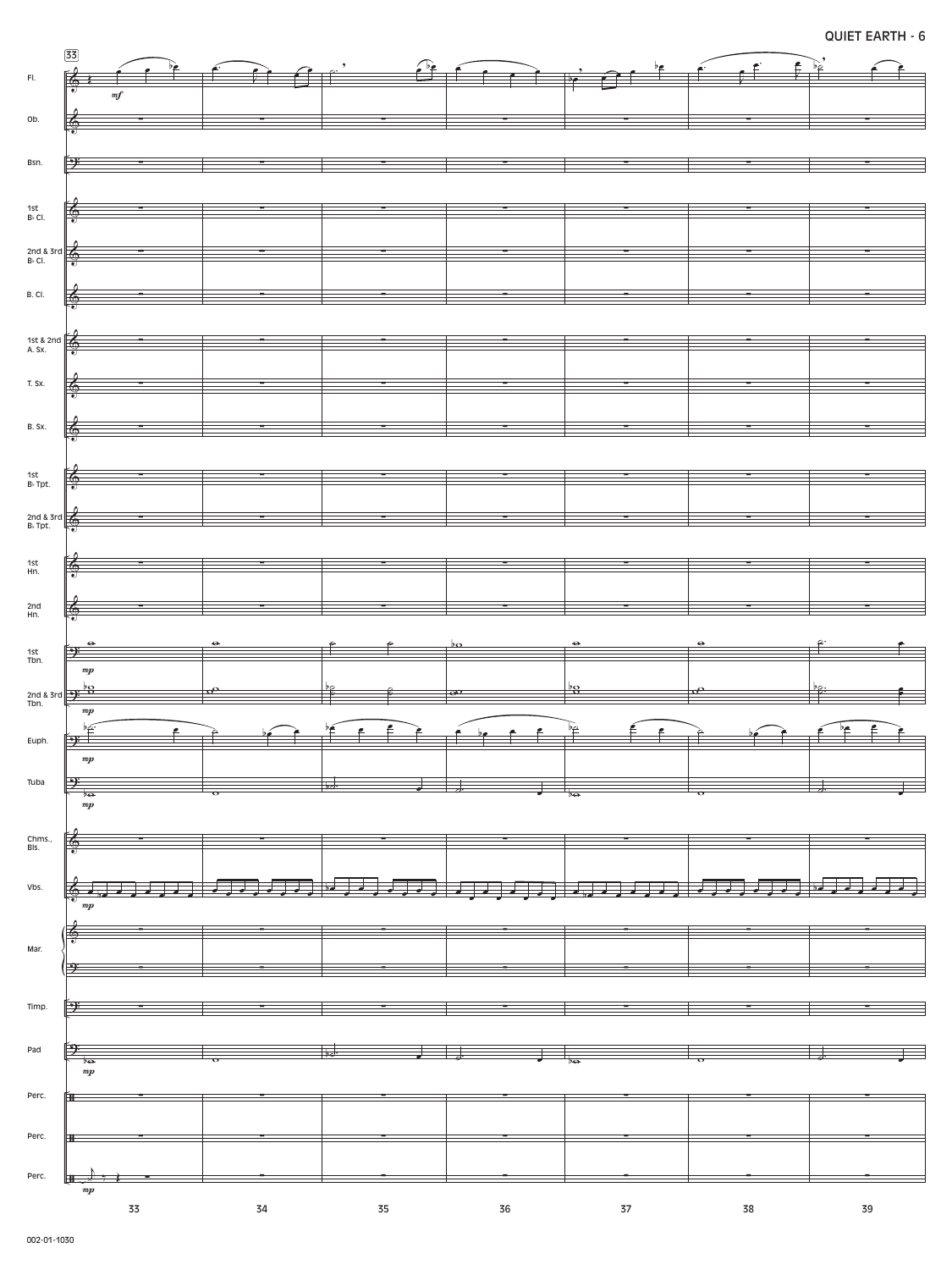|                             |                                                                                                                                                                                                                                                                                                                                                                                                                                                                                                                                |                          |                |               |                          |                                                                                                                                                                                                                                                                                                                                                                                                                          |                                                                                                                                                                                                                                                                                                                                                                                                                        |                               |                                                                                                                                                                                                                                                                                                                                               |                     | solo<br>$\frac{\sqrt{b^2 - b^2}}{\sqrt{b^2 - b^2}}$ |                      |                      |               |  |  |
|-----------------------------|--------------------------------------------------------------------------------------------------------------------------------------------------------------------------------------------------------------------------------------------------------------------------------------------------------------------------------------------------------------------------------------------------------------------------------------------------------------------------------------------------------------------------------|--------------------------|----------------|---------------|--------------------------|--------------------------------------------------------------------------------------------------------------------------------------------------------------------------------------------------------------------------------------------------------------------------------------------------------------------------------------------------------------------------------------------------------------------------|------------------------------------------------------------------------------------------------------------------------------------------------------------------------------------------------------------------------------------------------------------------------------------------------------------------------------------------------------------------------------------------------------------------------|-------------------------------|-----------------------------------------------------------------------------------------------------------------------------------------------------------------------------------------------------------------------------------------------------------------------------------------------------------------------------------------------|---------------------|-----------------------------------------------------|----------------------|----------------------|---------------|--|--|
| $\overline{\mathsf{FL}}$    | 6                                                                                                                                                                                                                                                                                                                                                                                                                                                                                                                              | $\mathbf{f}$             |                |               |                          | $\begin{array}{c c c c c c} \hline \mathbf{e} & \mathbf{e} & \mathbf{e} & \mathbf{e} & \mathbf{e} & \mathbf{e} & \mathbf{e} & \mathbf{e} & \mathbf{e} & \mathbf{e} & \mathbf{e} & \mathbf{e} & \mathbf{e} & \mathbf{e} & \mathbf{e} & \mathbf{e} & \mathbf{e} & \mathbf{e} & \mathbf{e} & \mathbf{e} & \mathbf{e} & \mathbf{e} & \mathbf{e} & \mathbf{e} & \mathbf{e} & \mathbf{e} & \mathbf{e} & \mathbf{e} & \mathbf{$ |                                                                                                                                                                                                                                                                                                                                                                                                                        |                               | $\mathbb{P}\cdot\mathbb{R}$                                                                                                                                                                                                                                                                                                                   |                     |                                                     |                      |                      | $\frac{1}{2}$ |  |  |
|                             |                                                                                                                                                                                                                                                                                                                                                                                                                                                                                                                                |                          |                |               |                          |                                                                                                                                                                                                                                                                                                                                                                                                                          |                                                                                                                                                                                                                                                                                                                                                                                                                        |                               |                                                                                                                                                                                                                                                                                                                                               |                     |                                                     |                      |                      |               |  |  |
|                             |                                                                                                                                                                                                                                                                                                                                                                                                                                                                                                                                |                          |                |               |                          |                                                                                                                                                                                                                                                                                                                                                                                                                          |                                                                                                                                                                                                                                                                                                                                                                                                                        |                               | $\boldsymbol{p}$                                                                                                                                                                                                                                                                                                                              |                     |                                                     |                      |                      |               |  |  |
| Ob.                         |                                                                                                                                                                                                                                                                                                                                                                                                                                                                                                                                |                          |                |               |                          |                                                                                                                                                                                                                                                                                                                                                                                                                          |                                                                                                                                                                                                                                                                                                                                                                                                                        |                               |                                                                                                                                                                                                                                                                                                                                               |                     |                                                     |                      |                      |               |  |  |
|                             |                                                                                                                                                                                                                                                                                                                                                                                                                                                                                                                                |                          |                |               |                          |                                                                                                                                                                                                                                                                                                                                                                                                                          |                                                                                                                                                                                                                                                                                                                                                                                                                        |                               |                                                                                                                                                                                                                                                                                                                                               |                     |                                                     |                      |                      |               |  |  |
|                             |                                                                                                                                                                                                                                                                                                                                                                                                                                                                                                                                |                          |                |               |                          |                                                                                                                                                                                                                                                                                                                                                                                                                          |                                                                                                                                                                                                                                                                                                                                                                                                                        |                               |                                                                                                                                                                                                                                                                                                                                               |                     |                                                     |                      |                      |               |  |  |
|                             |                                                                                                                                                                                                                                                                                                                                                                                                                                                                                                                                |                          |                |               |                          |                                                                                                                                                                                                                                                                                                                                                                                                                          |                                                                                                                                                                                                                                                                                                                                                                                                                        |                               |                                                                                                                                                                                                                                                                                                                                               |                     |                                                     |                      |                      |               |  |  |
| Bsn.                        |                                                                                                                                                                                                                                                                                                                                                                                                                                                                                                                                |                          |                |               |                          |                                                                                                                                                                                                                                                                                                                                                                                                                          |                                                                                                                                                                                                                                                                                                                                                                                                                        |                               |                                                                                                                                                                                                                                                                                                                                               |                     |                                                     |                      |                      |               |  |  |
|                             |                                                                                                                                                                                                                                                                                                                                                                                                                                                                                                                                |                          |                |               |                          |                                                                                                                                                                                                                                                                                                                                                                                                                          |                                                                                                                                                                                                                                                                                                                                                                                                                        |                               |                                                                                                                                                                                                                                                                                                                                               |                     |                                                     |                      |                      |               |  |  |
|                             |                                                                                                                                                                                                                                                                                                                                                                                                                                                                                                                                |                          |                |               |                          |                                                                                                                                                                                                                                                                                                                                                                                                                          |                                                                                                                                                                                                                                                                                                                                                                                                                        |                               |                                                                                                                                                                                                                                                                                                                                               |                     |                                                     |                      |                      |               |  |  |
| 1st<br>B $\overline{b}$ Cl. |                                                                                                                                                                                                                                                                                                                                                                                                                                                                                                                                |                          |                |               |                          |                                                                                                                                                                                                                                                                                                                                                                                                                          |                                                                                                                                                                                                                                                                                                                                                                                                                        |                               |                                                                                                                                                                                                                                                                                                                                               |                     |                                                     |                      |                      |               |  |  |
|                             |                                                                                                                                                                                                                                                                                                                                                                                                                                                                                                                                |                          |                |               |                          |                                                                                                                                                                                                                                                                                                                                                                                                                          | $\begin{array}{ c c } \hline \rule{0pt}{12pt} & \rule{0pt}{12pt} \\ \hline \rule{0pt}{12pt} & \rule{0pt}{12pt} \\ \rule{0pt}{12pt} & \rule{0pt}{12pt} \\ \hline \rule{0pt}{12pt} & \rule{0pt}{12pt} \\ \hline \rule{0pt}{12pt} & \rule{0pt}{12pt} \\ \hline \rule{0pt}{12pt} & \rule{0pt}{12pt} \\ \hline \rule{0pt}{12pt} & \rule{0pt}{12pt} \\ \hline \rule{0pt}{12pt} & \rule{0pt}{12pt} \\ \hline \rule{0pt}{12pt$ |                               |                                                                                                                                                                                                                                                                                                                                               |                     | $\sigma$                                            |                      | $\frac{1}{\sqrt{2}}$ |               |  |  |
|                             |                                                                                                                                                                                                                                                                                                                                                                                                                                                                                                                                |                          |                |               |                          |                                                                                                                                                                                                                                                                                                                                                                                                                          |                                                                                                                                                                                                                                                                                                                                                                                                                        |                               |                                                                                                                                                                                                                                                                                                                                               |                     |                                                     |                      |                      |               |  |  |
| 2nd & 3rd                   |                                                                                                                                                                                                                                                                                                                                                                                                                                                                                                                                |                          |                |               | $\overline{\phantom{a}}$ |                                                                                                                                                                                                                                                                                                                                                                                                                          |                                                                                                                                                                                                                                                                                                                                                                                                                        |                               |                                                                                                                                                                                                                                                                                                                                               |                     |                                                     |                      |                      |               |  |  |
|                             |                                                                                                                                                                                                                                                                                                                                                                                                                                                                                                                                |                          |                |               |                          |                                                                                                                                                                                                                                                                                                                                                                                                                          | $\frac{1}{\phi}$                                                                                                                                                                                                                                                                                                                                                                                                       |                               |                                                                                                                                                                                                                                                                                                                                               |                     | $\overline{b\sigma}$                                |                      | 긓                    |               |  |  |
|                             |                                                                                                                                                                                                                                                                                                                                                                                                                                                                                                                                |                          |                |               |                          |                                                                                                                                                                                                                                                                                                                                                                                                                          |                                                                                                                                                                                                                                                                                                                                                                                                                        |                               |                                                                                                                                                                                                                                                                                                                                               |                     |                                                     |                      |                      |               |  |  |
| $B.$ Cl.                    |                                                                                                                                                                                                                                                                                                                                                                                                                                                                                                                                |                          |                |               |                          |                                                                                                                                                                                                                                                                                                                                                                                                                          |                                                                                                                                                                                                                                                                                                                                                                                                                        |                               |                                                                                                                                                                                                                                                                                                                                               |                     |                                                     |                      |                      |               |  |  |
|                             |                                                                                                                                                                                                                                                                                                                                                                                                                                                                                                                                |                          |                |               |                          |                                                                                                                                                                                                                                                                                                                                                                                                                          |                                                                                                                                                                                                                                                                                                                                                                                                                        |                               |                                                                                                                                                                                                                                                                                                                                               |                     |                                                     |                      |                      |               |  |  |
|                             |                                                                                                                                                                                                                                                                                                                                                                                                                                                                                                                                |                          |                |               |                          |                                                                                                                                                                                                                                                                                                                                                                                                                          |                                                                                                                                                                                                                                                                                                                                                                                                                        |                               |                                                                                                                                                                                                                                                                                                                                               |                     |                                                     |                      |                      |               |  |  |
|                             |                                                                                                                                                                                                                                                                                                                                                                                                                                                                                                                                |                          |                |               |                          |                                                                                                                                                                                                                                                                                                                                                                                                                          |                                                                                                                                                                                                                                                                                                                                                                                                                        |                               |                                                                                                                                                                                                                                                                                                                                               |                     |                                                     |                      |                      |               |  |  |
| 1st & 2nd                   |                                                                                                                                                                                                                                                                                                                                                                                                                                                                                                                                |                          |                |               |                          |                                                                                                                                                                                                                                                                                                                                                                                                                          |                                                                                                                                                                                                                                                                                                                                                                                                                        |                               |                                                                                                                                                                                                                                                                                                                                               |                     |                                                     |                      |                      |               |  |  |
|                             |                                                                                                                                                                                                                                                                                                                                                                                                                                                                                                                                |                          |                |               |                          |                                                                                                                                                                                                                                                                                                                                                                                                                          |                                                                                                                                                                                                                                                                                                                                                                                                                        |                               |                                                                                                                                                                                                                                                                                                                                               |                     |                                                     |                      |                      |               |  |  |
|                             |                                                                                                                                                                                                                                                                                                                                                                                                                                                                                                                                |                          |                |               |                          |                                                                                                                                                                                                                                                                                                                                                                                                                          |                                                                                                                                                                                                                                                                                                                                                                                                                        |                               |                                                                                                                                                                                                                                                                                                                                               |                     |                                                     |                      |                      |               |  |  |
| T. SX.                      |                                                                                                                                                                                                                                                                                                                                                                                                                                                                                                                                |                          |                | Ξ             |                          |                                                                                                                                                                                                                                                                                                                                                                                                                          |                                                                                                                                                                                                                                                                                                                                                                                                                        |                               |                                                                                                                                                                                                                                                                                                                                               |                     |                                                     |                      |                      |               |  |  |
|                             |                                                                                                                                                                                                                                                                                                                                                                                                                                                                                                                                |                          |                |               |                          |                                                                                                                                                                                                                                                                                                                                                                                                                          |                                                                                                                                                                                                                                                                                                                                                                                                                        |                               |                                                                                                                                                                                                                                                                                                                                               |                     |                                                     |                      |                      |               |  |  |
|                             |                                                                                                                                                                                                                                                                                                                                                                                                                                                                                                                                |                          |                |               |                          |                                                                                                                                                                                                                                                                                                                                                                                                                          |                                                                                                                                                                                                                                                                                                                                                                                                                        |                               |                                                                                                                                                                                                                                                                                                                                               |                     |                                                     |                      |                      |               |  |  |
| <b>B.</b> SX.               | 屖                                                                                                                                                                                                                                                                                                                                                                                                                                                                                                                              |                          |                |               |                          |                                                                                                                                                                                                                                                                                                                                                                                                                          |                                                                                                                                                                                                                                                                                                                                                                                                                        |                               |                                                                                                                                                                                                                                                                                                                                               |                     |                                                     |                      |                      |               |  |  |
|                             |                                                                                                                                                                                                                                                                                                                                                                                                                                                                                                                                |                          |                |               |                          |                                                                                                                                                                                                                                                                                                                                                                                                                          |                                                                                                                                                                                                                                                                                                                                                                                                                        |                               |                                                                                                                                                                                                                                                                                                                                               |                     |                                                     |                      |                      |               |  |  |
|                             |                                                                                                                                                                                                                                                                                                                                                                                                                                                                                                                                |                          |                |               |                          |                                                                                                                                                                                                                                                                                                                                                                                                                          |                                                                                                                                                                                                                                                                                                                                                                                                                        |                               |                                                                                                                                                                                                                                                                                                                                               |                     |                                                     |                      |                      |               |  |  |
| 1st<br>B <sub>2</sub> Tpt.  | 庵                                                                                                                                                                                                                                                                                                                                                                                                                                                                                                                              |                          |                |               |                          |                                                                                                                                                                                                                                                                                                                                                                                                                          |                                                                                                                                                                                                                                                                                                                                                                                                                        |                               |                                                                                                                                                                                                                                                                                                                                               |                     |                                                     |                      |                      |               |  |  |
|                             |                                                                                                                                                                                                                                                                                                                                                                                                                                                                                                                                |                          |                |               |                          |                                                                                                                                                                                                                                                                                                                                                                                                                          |                                                                                                                                                                                                                                                                                                                                                                                                                        |                               |                                                                                                                                                                                                                                                                                                                                               |                     |                                                     |                      |                      |               |  |  |
|                             |                                                                                                                                                                                                                                                                                                                                                                                                                                                                                                                                |                          |                |               |                          |                                                                                                                                                                                                                                                                                                                                                                                                                          |                                                                                                                                                                                                                                                                                                                                                                                                                        |                               |                                                                                                                                                                                                                                                                                                                                               |                     |                                                     |                      |                      |               |  |  |
| 2nd & 3rd                   |                                                                                                                                                                                                                                                                                                                                                                                                                                                                                                                                |                          |                |               |                          |                                                                                                                                                                                                                                                                                                                                                                                                                          |                                                                                                                                                                                                                                                                                                                                                                                                                        |                               |                                                                                                                                                                                                                                                                                                                                               |                     |                                                     |                      |                      |               |  |  |
|                             |                                                                                                                                                                                                                                                                                                                                                                                                                                                                                                                                |                          |                |               |                          |                                                                                                                                                                                                                                                                                                                                                                                                                          |                                                                                                                                                                                                                                                                                                                                                                                                                        |                               |                                                                                                                                                                                                                                                                                                                                               |                     |                                                     |                      |                      |               |  |  |
|                             |                                                                                                                                                                                                                                                                                                                                                                                                                                                                                                                                |                          |                |               |                          |                                                                                                                                                                                                                                                                                                                                                                                                                          |                                                                                                                                                                                                                                                                                                                                                                                                                        |                               |                                                                                                                                                                                                                                                                                                                                               |                     |                                                     |                      |                      |               |  |  |
|                             |                                                                                                                                                                                                                                                                                                                                                                                                                                                                                                                                |                          | $\frac{1}{20}$ |               |                          |                                                                                                                                                                                                                                                                                                                                                                                                                          |                                                                                                                                                                                                                                                                                                                                                                                                                        |                               |                                                                                                                                                                                                                                                                                                                                               |                     |                                                     |                      |                      |               |  |  |
| 1st<br>Hn.                  | $\frac{1}{2}$                                                                                                                                                                                                                                                                                                                                                                                                                                                                                                                  |                          |                |               | $\rightarrow$            |                                                                                                                                                                                                                                                                                                                                                                                                                          |                                                                                                                                                                                                                                                                                                                                                                                                                        |                               |                                                                                                                                                                                                                                                                                                                                               |                     | $\overline{\bullet}$                                |                      |                      |               |  |  |
|                             |                                                                                                                                                                                                                                                                                                                                                                                                                                                                                                                                |                          | mp             |               |                          |                                                                                                                                                                                                                                                                                                                                                                                                                          |                                                                                                                                                                                                                                                                                                                                                                                                                        |                               |                                                                                                                                                                                                                                                                                                                                               |                     |                                                     |                      |                      |               |  |  |
|                             |                                                                                                                                                                                                                                                                                                                                                                                                                                                                                                                                |                          |                |               |                          |                                                                                                                                                                                                                                                                                                                                                                                                                          |                                                                                                                                                                                                                                                                                                                                                                                                                        | $\mathbf{r}$ and $\mathbf{r}$ |                                                                                                                                                                                                                                                                                                                                               |                     |                                                     |                      |                      |               |  |  |
| 2nd<br>Hn.                  |                                                                                                                                                                                                                                                                                                                                                                                                                                                                                                                                |                          |                |               |                          |                                                                                                                                                                                                                                                                                                                                                                                                                          |                                                                                                                                                                                                                                                                                                                                                                                                                        |                               | $\overline{\phantom{a}}^{\circ}$                                                                                                                                                                                                                                                                                                              |                     |                                                     |                      |                      |               |  |  |
|                             |                                                                                                                                                                                                                                                                                                                                                                                                                                                                                                                                |                          |                |               |                          |                                                                                                                                                                                                                                                                                                                                                                                                                          |                                                                                                                                                                                                                                                                                                                                                                                                                        |                               | $\it mp$                                                                                                                                                                                                                                                                                                                                      |                     |                                                     |                      |                      |               |  |  |
|                             |                                                                                                                                                                                                                                                                                                                                                                                                                                                                                                                                |                          |                |               |                          |                                                                                                                                                                                                                                                                                                                                                                                                                          |                                                                                                                                                                                                                                                                                                                                                                                                                        |                               |                                                                                                                                                                                                                                                                                                                                               |                     |                                                     |                      |                      |               |  |  |
| $1st$<br>Tbn.               | Þ                                                                                                                                                                                                                                                                                                                                                                                                                                                                                                                              |                          |                |               |                          |                                                                                                                                                                                                                                                                                                                                                                                                                          |                                                                                                                                                                                                                                                                                                                                                                                                                        |                               |                                                                                                                                                                                                                                                                                                                                               |                     |                                                     |                      |                      |               |  |  |
|                             |                                                                                                                                                                                                                                                                                                                                                                                                                                                                                                                                |                          |                |               |                          |                                                                                                                                                                                                                                                                                                                                                                                                                          |                                                                                                                                                                                                                                                                                                                                                                                                                        |                               |                                                                                                                                                                                                                                                                                                                                               |                     |                                                     |                      |                      |               |  |  |
|                             |                                                                                                                                                                                                                                                                                                                                                                                                                                                                                                                                |                          |                | $\frac{1}{8}$ |                          |                                                                                                                                                                                                                                                                                                                                                                                                                          | $b$ o                                                                                                                                                                                                                                                                                                                                                                                                                  |                               | $\frac{b}{6}$                                                                                                                                                                                                                                                                                                                                 |                     |                                                     |                      |                      |               |  |  |
|                             | 2nd & 3rd $\overrightarrow{y}$ $\overrightarrow{z}$ $\overrightarrow{z}$ $\overrightarrow{z}$ $\overrightarrow{z}$ $\overrightarrow{z}$ $\overrightarrow{z}$ $\overrightarrow{z}$ $\overrightarrow{z}$ $\overrightarrow{z}$ $\overrightarrow{z}$ $\overrightarrow{z}$ $\overrightarrow{z}$ $\overrightarrow{z}$ $\overrightarrow{z}$ $\overrightarrow{z}$ $\overrightarrow{z}$ $\overrightarrow{z}$ $\overrightarrow{z}$ $\overrightarrow{z}$ $\overrightarrow{z}$ $\overrightarrow{z}$ $\overrightarrow{z}$ $\overrightarrow$ | $\overline{\phantom{a}}$ |                |               |                          |                                                                                                                                                                                                                                                                                                                                                                                                                          |                                                                                                                                                                                                                                                                                                                                                                                                                        |                               |                                                                                                                                                                                                                                                                                                                                               | $\frac{\rho}{\rho}$ | $\overrightarrow{b\infty}$                          |                      | $\overline{\bullet}$ |               |  |  |
|                             |                                                                                                                                                                                                                                                                                                                                                                                                                                                                                                                                |                          |                |               |                          |                                                                                                                                                                                                                                                                                                                                                                                                                          |                                                                                                                                                                                                                                                                                                                                                                                                                        |                               |                                                                                                                                                                                                                                                                                                                                               |                     |                                                     |                      |                      |               |  |  |
|                             |                                                                                                                                                                                                                                                                                                                                                                                                                                                                                                                                |                          |                |               |                          | $^{\circ}$                                                                                                                                                                                                                                                                                                                                                                                                               |                                                                                                                                                                                                                                                                                                                                                                                                                        |                               | $\frac{b}{c}$ $\frac{c}{c}$ $\frac{b}{c}$ $\frac{c}{c}$ $\frac{c}{c}$ $\frac{c}{c}$                                                                                                                                                                                                                                                           |                     |                                                     |                      |                      |               |  |  |
| Euph.                       | $\mathbf{p}$                                                                                                                                                                                                                                                                                                                                                                                                                                                                                                                   |                          |                |               |                          |                                                                                                                                                                                                                                                                                                                                                                                                                          |                                                                                                                                                                                                                                                                                                                                                                                                                        |                               |                                                                                                                                                                                                                                                                                                                                               |                     |                                                     | $\overrightarrow{e}$ |                      |               |  |  |
|                             |                                                                                                                                                                                                                                                                                                                                                                                                                                                                                                                                |                          |                |               |                          |                                                                                                                                                                                                                                                                                                                                                                                                                          |                                                                                                                                                                                                                                                                                                                                                                                                                        |                               |                                                                                                                                                                                                                                                                                                                                               |                     |                                                     |                      |                      |               |  |  |
|                             |                                                                                                                                                                                                                                                                                                                                                                                                                                                                                                                                |                          |                |               |                          |                                                                                                                                                                                                                                                                                                                                                                                                                          |                                                                                                                                                                                                                                                                                                                                                                                                                        |                               |                                                                                                                                                                                                                                                                                                                                               |                     |                                                     |                      |                      |               |  |  |
| Tuba                        | Þ                                                                                                                                                                                                                                                                                                                                                                                                                                                                                                                              |                          |                |               |                          |                                                                                                                                                                                                                                                                                                                                                                                                                          |                                                                                                                                                                                                                                                                                                                                                                                                                        | $\overline{\phantom{a}}$      |                                                                                                                                                                                                                                                                                                                                               |                     |                                                     |                      |                      |               |  |  |
|                             |                                                                                                                                                                                                                                                                                                                                                                                                                                                                                                                                |                          |                |               |                          |                                                                                                                                                                                                                                                                                                                                                                                                                          |                                                                                                                                                                                                                                                                                                                                                                                                                        |                               |                                                                                                                                                                                                                                                                                                                                               |                     |                                                     |                      |                      |               |  |  |
|                             |                                                                                                                                                                                                                                                                                                                                                                                                                                                                                                                                |                          |                |               |                          |                                                                                                                                                                                                                                                                                                                                                                                                                          |                                                                                                                                                                                                                                                                                                                                                                                                                        |                               |                                                                                                                                                                                                                                                                                                                                               |                     |                                                     |                      |                      |               |  |  |
|                             |                                                                                                                                                                                                                                                                                                                                                                                                                                                                                                                                |                          |                |               |                          |                                                                                                                                                                                                                                                                                                                                                                                                                          |                                                                                                                                                                                                                                                                                                                                                                                                                        |                               |                                                                                                                                                                                                                                                                                                                                               |                     |                                                     |                      |                      |               |  |  |
| Chms.,<br>Bls.              | $\frac{6}{3}$                                                                                                                                                                                                                                                                                                                                                                                                                                                                                                                  |                          |                |               |                          |                                                                                                                                                                                                                                                                                                                                                                                                                          |                                                                                                                                                                                                                                                                                                                                                                                                                        |                               | $\mathbf{F}$                                                                                                                                                                                                                                                                                                                                  |                     |                                                     |                      |                      |               |  |  |
|                             |                                                                                                                                                                                                                                                                                                                                                                                                                                                                                                                                |                          |                |               |                          |                                                                                                                                                                                                                                                                                                                                                                                                                          |                                                                                                                                                                                                                                                                                                                                                                                                                        |                               |                                                                                                                                                                                                                                                                                                                                               |                     |                                                     |                      |                      |               |  |  |
|                             |                                                                                                                                                                                                                                                                                                                                                                                                                                                                                                                                |                          |                |               |                          |                                                                                                                                                                                                                                                                                                                                                                                                                          |                                                                                                                                                                                                                                                                                                                                                                                                                        |                               |                                                                                                                                                                                                                                                                                                                                               |                     |                                                     |                      |                      |               |  |  |
| Vbs.                        |                                                                                                                                                                                                                                                                                                                                                                                                                                                                                                                                |                          |                |               |                          |                                                                                                                                                                                                                                                                                                                                                                                                                          |                                                                                                                                                                                                                                                                                                                                                                                                                        |                               |                                                                                                                                                                                                                                                                                                                                               |                     |                                                     |                      |                      |               |  |  |
|                             |                                                                                                                                                                                                                                                                                                                                                                                                                                                                                                                                |                          |                |               |                          |                                                                                                                                                                                                                                                                                                                                                                                                                          |                                                                                                                                                                                                                                                                                                                                                                                                                        |                               |                                                                                                                                                                                                                                                                                                                                               |                     |                                                     |                      |                      |               |  |  |
|                             |                                                                                                                                                                                                                                                                                                                                                                                                                                                                                                                                |                          |                |               |                          |                                                                                                                                                                                                                                                                                                                                                                                                                          |                                                                                                                                                                                                                                                                                                                                                                                                                        |                               |                                                                                                                                                                                                                                                                                                                                               |                     |                                                     |                      |                      |               |  |  |
|                             |                                                                                                                                                                                                                                                                                                                                                                                                                                                                                                                                |                          |                |               |                          |                                                                                                                                                                                                                                                                                                                                                                                                                          |                                                                                                                                                                                                                                                                                                                                                                                                                        |                               |                                                                                                                                                                                                                                                                                                                                               |                     |                                                     |                      |                      |               |  |  |
|                             |                                                                                                                                                                                                                                                                                                                                                                                                                                                                                                                                |                          |                |               |                          |                                                                                                                                                                                                                                                                                                                                                                                                                          |                                                                                                                                                                                                                                                                                                                                                                                                                        |                               |                                                                                                                                                                                                                                                                                                                                               |                     |                                                     |                      |                      |               |  |  |
| Mar.                        |                                                                                                                                                                                                                                                                                                                                                                                                                                                                                                                                |                          |                |               |                          |                                                                                                                                                                                                                                                                                                                                                                                                                          |                                                                                                                                                                                                                                                                                                                                                                                                                        |                               |                                                                                                                                                                                                                                                                                                                                               |                     |                                                     |                      |                      |               |  |  |
|                             |                                                                                                                                                                                                                                                                                                                                                                                                                                                                                                                                |                          |                |               |                          |                                                                                                                                                                                                                                                                                                                                                                                                                          |                                                                                                                                                                                                                                                                                                                                                                                                                        |                               |                                                                                                                                                                                                                                                                                                                                               |                     |                                                     |                      |                      |               |  |  |
|                             |                                                                                                                                                                                                                                                                                                                                                                                                                                                                                                                                |                          |                |               |                          |                                                                                                                                                                                                                                                                                                                                                                                                                          |                                                                                                                                                                                                                                                                                                                                                                                                                        |                               |                                                                                                                                                                                                                                                                                                                                               |                     |                                                     |                      |                      |               |  |  |
|                             |                                                                                                                                                                                                                                                                                                                                                                                                                                                                                                                                |                          |                |               |                          |                                                                                                                                                                                                                                                                                                                                                                                                                          |                                                                                                                                                                                                                                                                                                                                                                                                                        |                               |                                                                                                                                                                                                                                                                                                                                               |                     |                                                     |                      |                      |               |  |  |
| Timp.                       | ⊵                                                                                                                                                                                                                                                                                                                                                                                                                                                                                                                              |                          |                |               |                          |                                                                                                                                                                                                                                                                                                                                                                                                                          |                                                                                                                                                                                                                                                                                                                                                                                                                        |                               |                                                                                                                                                                                                                                                                                                                                               |                     |                                                     |                      |                      |               |  |  |
|                             |                                                                                                                                                                                                                                                                                                                                                                                                                                                                                                                                |                          |                |               |                          |                                                                                                                                                                                                                                                                                                                                                                                                                          |                                                                                                                                                                                                                                                                                                                                                                                                                        |                               |                                                                                                                                                                                                                                                                                                                                               |                     |                                                     |                      |                      |               |  |  |
|                             |                                                                                                                                                                                                                                                                                                                                                                                                                                                                                                                                |                          |                |               |                          |                                                                                                                                                                                                                                                                                                                                                                                                                          |                                                                                                                                                                                                                                                                                                                                                                                                                        |                               |                                                                                                                                                                                                                                                                                                                                               |                     |                                                     |                      |                      |               |  |  |
| Pad                         | $\frac{1}{\sqrt{1-\frac{1}{2}}\sqrt{1-\frac{1}{2}}\sqrt{1-\frac{1}{2}}\sqrt{1-\frac{1}{2}}\sqrt{1-\frac{1}{2}}\sqrt{1-\frac{1}{2}}\sqrt{1-\frac{1}{2}}\sqrt{1-\frac{1}{2}}\sqrt{1-\frac{1}{2}}\sqrt{1-\frac{1}{2}}\sqrt{1-\frac{1}{2}}\sqrt{1-\frac{1}{2}}\sqrt{1-\frac{1}{2}}\sqrt{1-\frac{1}{2}}\sqrt{1-\frac{1}{2}}\sqrt{1-\frac{1}{2}}\sqrt{1-\frac{1}{2}}\sqrt{1-\frac{1}{2}}\sqrt{1-\frac{1}{2}}\sqrt{1-\frac$                                                                                                           |                          |                |               |                          |                                                                                                                                                                                                                                                                                                                                                                                                                          |                                                                                                                                                                                                                                                                                                                                                                                                                        |                               | $\frac{1}{\sqrt{2}}$ and $\frac{1}{\sqrt{2}}$ by $\frac{1}{\sqrt{2}}$ by $\frac{1}{\sqrt{2}}$ by $\frac{1}{\sqrt{2}}$ by $\frac{1}{\sqrt{2}}$ by $\frac{1}{\sqrt{2}}$ by $\frac{1}{\sqrt{2}}$ by $\frac{1}{\sqrt{2}}$ by $\frac{1}{\sqrt{2}}$ by $\frac{1}{\sqrt{2}}$ by $\frac{1}{\sqrt{2}}$ by $\frac{1}{\sqrt{2}}$ by $\frac{1}{\sqrt{2}}$ |                     |                                                     |                      |                      |               |  |  |
|                             |                                                                                                                                                                                                                                                                                                                                                                                                                                                                                                                                |                          |                |               |                          |                                                                                                                                                                                                                                                                                                                                                                                                                          |                                                                                                                                                                                                                                                                                                                                                                                                                        |                               |                                                                                                                                                                                                                                                                                                                                               |                     |                                                     |                      |                      |               |  |  |
|                             |                                                                                                                                                                                                                                                                                                                                                                                                                                                                                                                                |                          |                |               |                          |                                                                                                                                                                                                                                                                                                                                                                                                                          |                                                                                                                                                                                                                                                                                                                                                                                                                        |                               |                                                                                                                                                                                                                                                                                                                                               |                     |                                                     |                      |                      |               |  |  |
| Perc.                       |                                                                                                                                                                                                                                                                                                                                                                                                                                                                                                                                |                          |                |               |                          |                                                                                                                                                                                                                                                                                                                                                                                                                          |                                                                                                                                                                                                                                                                                                                                                                                                                        |                               |                                                                                                                                                                                                                                                                                                                                               |                     |                                                     |                      |                      |               |  |  |
|                             |                                                                                                                                                                                                                                                                                                                                                                                                                                                                                                                                |                          |                |               |                          |                                                                                                                                                                                                                                                                                                                                                                                                                          |                                                                                                                                                                                                                                                                                                                                                                                                                        |                               |                                                                                                                                                                                                                                                                                                                                               |                     |                                                     |                      |                      |               |  |  |
|                             |                                                                                                                                                                                                                                                                                                                                                                                                                                                                                                                                |                          |                |               |                          |                                                                                                                                                                                                                                                                                                                                                                                                                          |                                                                                                                                                                                                                                                                                                                                                                                                                        |                               |                                                                                                                                                                                                                                                                                                                                               |                     |                                                     |                      |                      |               |  |  |
| Perc.                       |                                                                                                                                                                                                                                                                                                                                                                                                                                                                                                                                |                          |                |               |                          |                                                                                                                                                                                                                                                                                                                                                                                                                          |                                                                                                                                                                                                                                                                                                                                                                                                                        |                               |                                                                                                                                                                                                                                                                                                                                               |                     |                                                     |                      |                      |               |  |  |
|                             |                                                                                                                                                                                                                                                                                                                                                                                                                                                                                                                                |                          |                |               |                          |                                                                                                                                                                                                                                                                                                                                                                                                                          | $\it mp$                                                                                                                                                                                                                                                                                                                                                                                                               |                               |                                                                                                                                                                                                                                                                                                                                               |                     |                                                     |                      |                      |               |  |  |
|                             |                                                                                                                                                                                                                                                                                                                                                                                                                                                                                                                                |                          |                |               |                          |                                                                                                                                                                                                                                                                                                                                                                                                                          |                                                                                                                                                                                                                                                                                                                                                                                                                        |                               |                                                                                                                                                                                                                                                                                                                                               |                     |                                                     |                      |                      |               |  |  |
| Perc.                       |                                                                                                                                                                                                                                                                                                                                                                                                                                                                                                                                |                          |                |               |                          |                                                                                                                                                                                                                                                                                                                                                                                                                          | $\rightarrow$                                                                                                                                                                                                                                                                                                                                                                                                          | -                             |                                                                                                                                                                                                                                                                                                                                               |                     |                                                     |                      |                      |               |  |  |
|                             |                                                                                                                                                                                                                                                                                                                                                                                                                                                                                                                                |                          |                |               | $\boldsymbol{pp}$        |                                                                                                                                                                                                                                                                                                                                                                                                                          | $\equiv$ mp                                                                                                                                                                                                                                                                                                                                                                                                            |                               |                                                                                                                                                                                                                                                                                                                                               |                     |                                                     |                      |                      |               |  |  |
|                             |                                                                                                                                                                                                                                                                                                                                                                                                                                                                                                                                |                          |                |               |                          |                                                                                                                                                                                                                                                                                                                                                                                                                          |                                                                                                                                                                                                                                                                                                                                                                                                                        |                               |                                                                                                                                                                                                                                                                                                                                               | 44                  |                                                     |                      |                      |               |  |  |
|                             | 40                                                                                                                                                                                                                                                                                                                                                                                                                                                                                                                             |                          |                | 41            |                          | 42                                                                                                                                                                                                                                                                                                                                                                                                                       |                                                                                                                                                                                                                                                                                                                                                                                                                        | 43                            |                                                                                                                                                                                                                                                                                                                                               |                     |                                                     | 45                   | 46                   |               |  |  |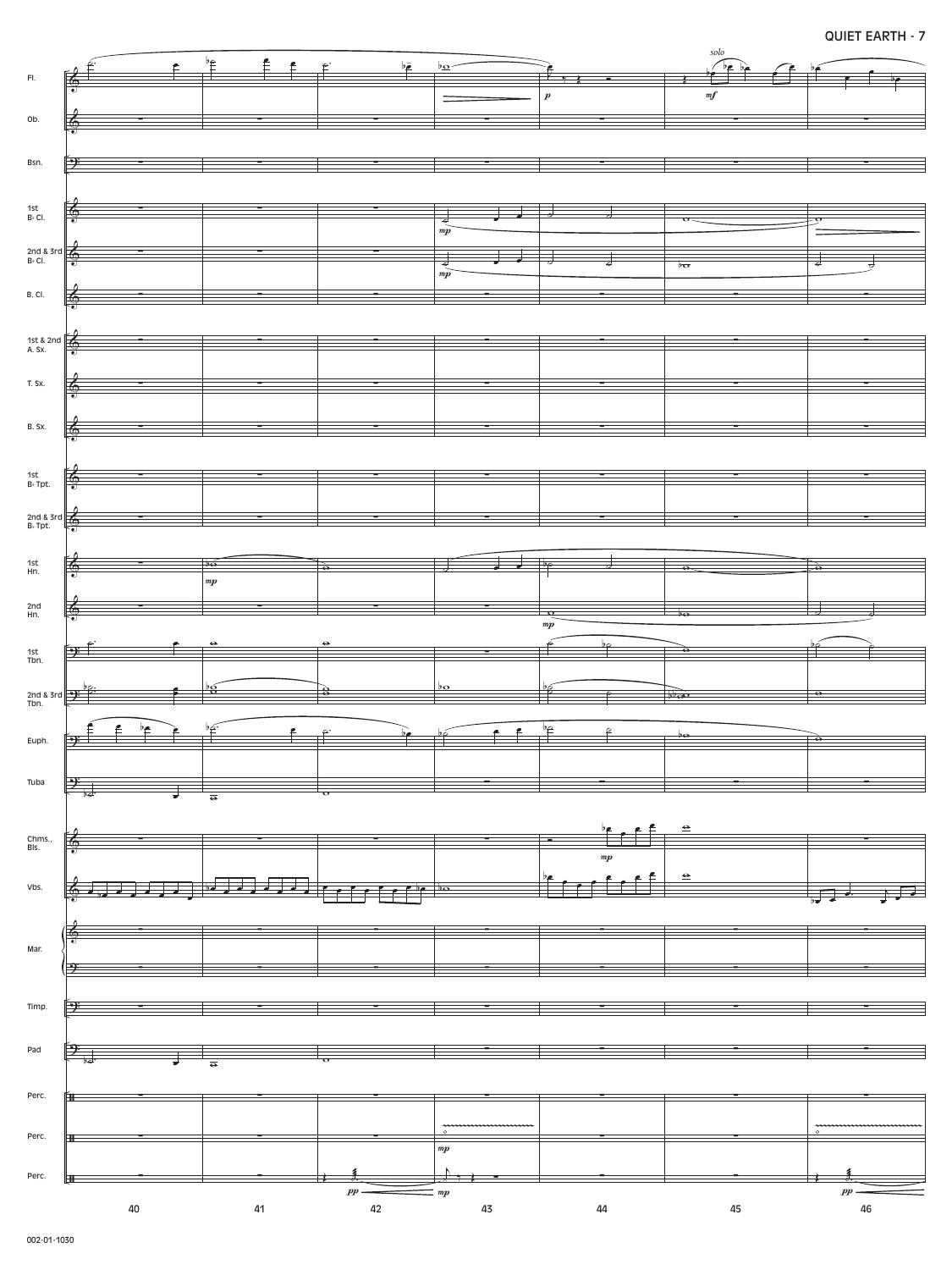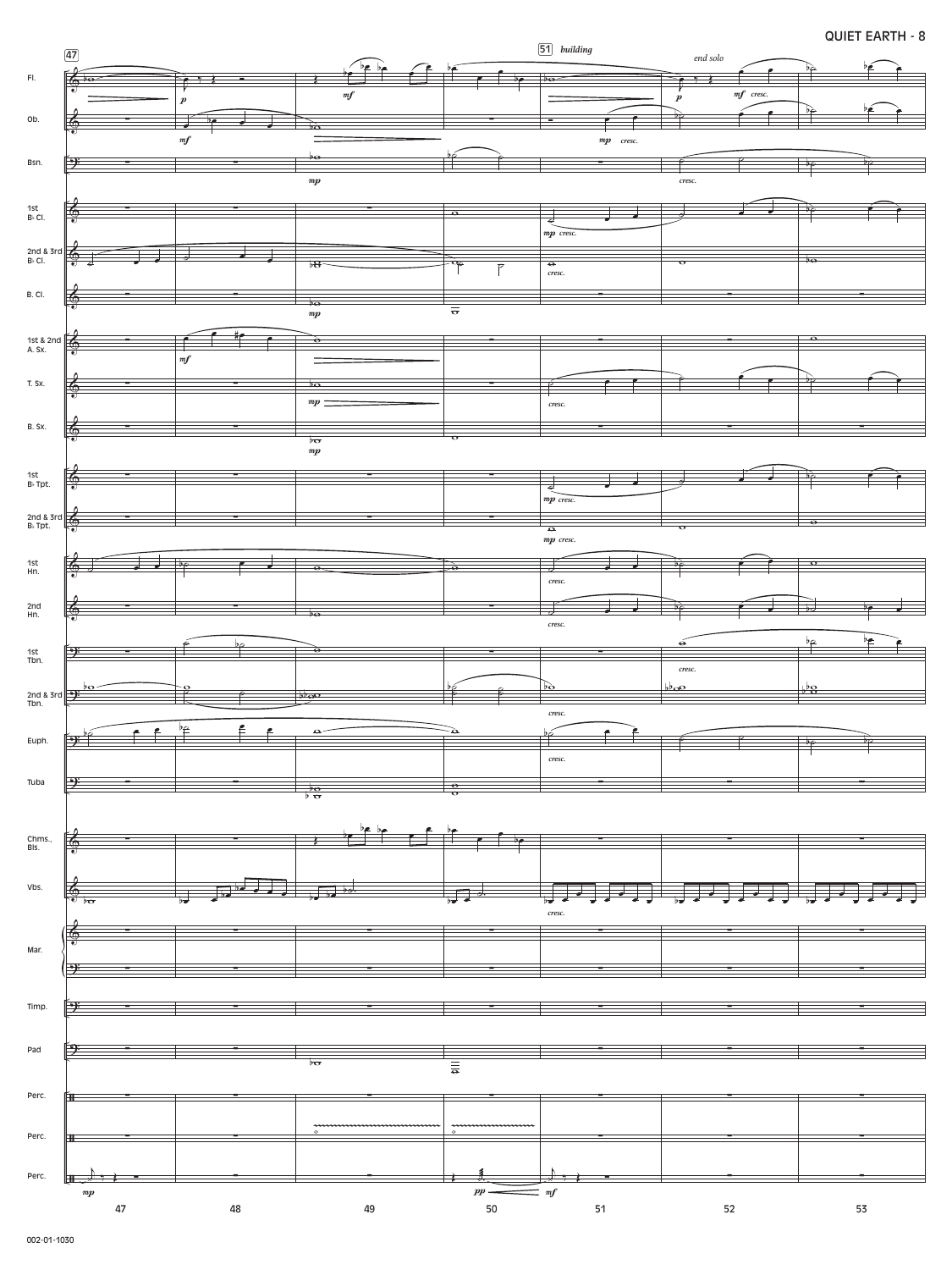

56∑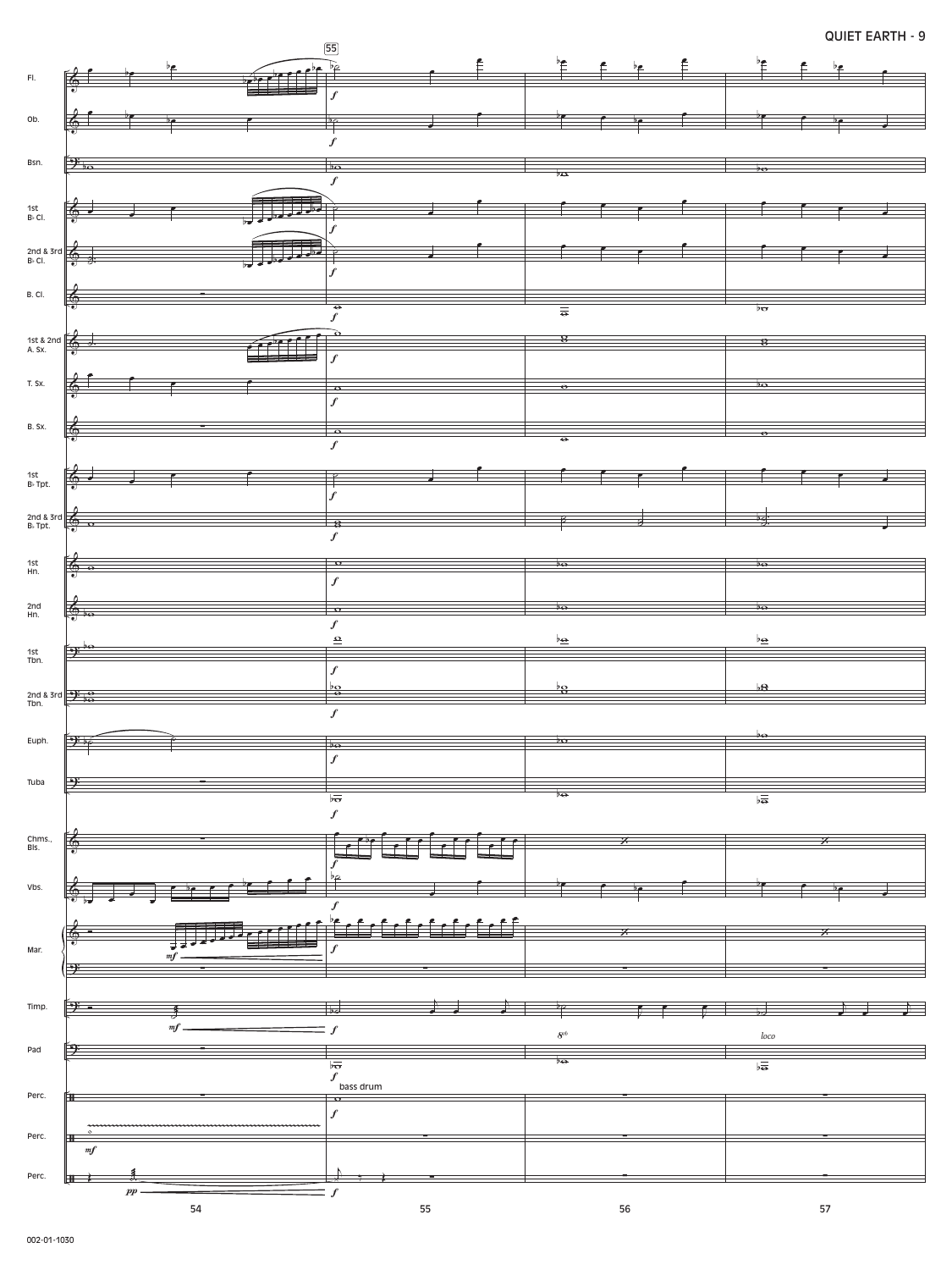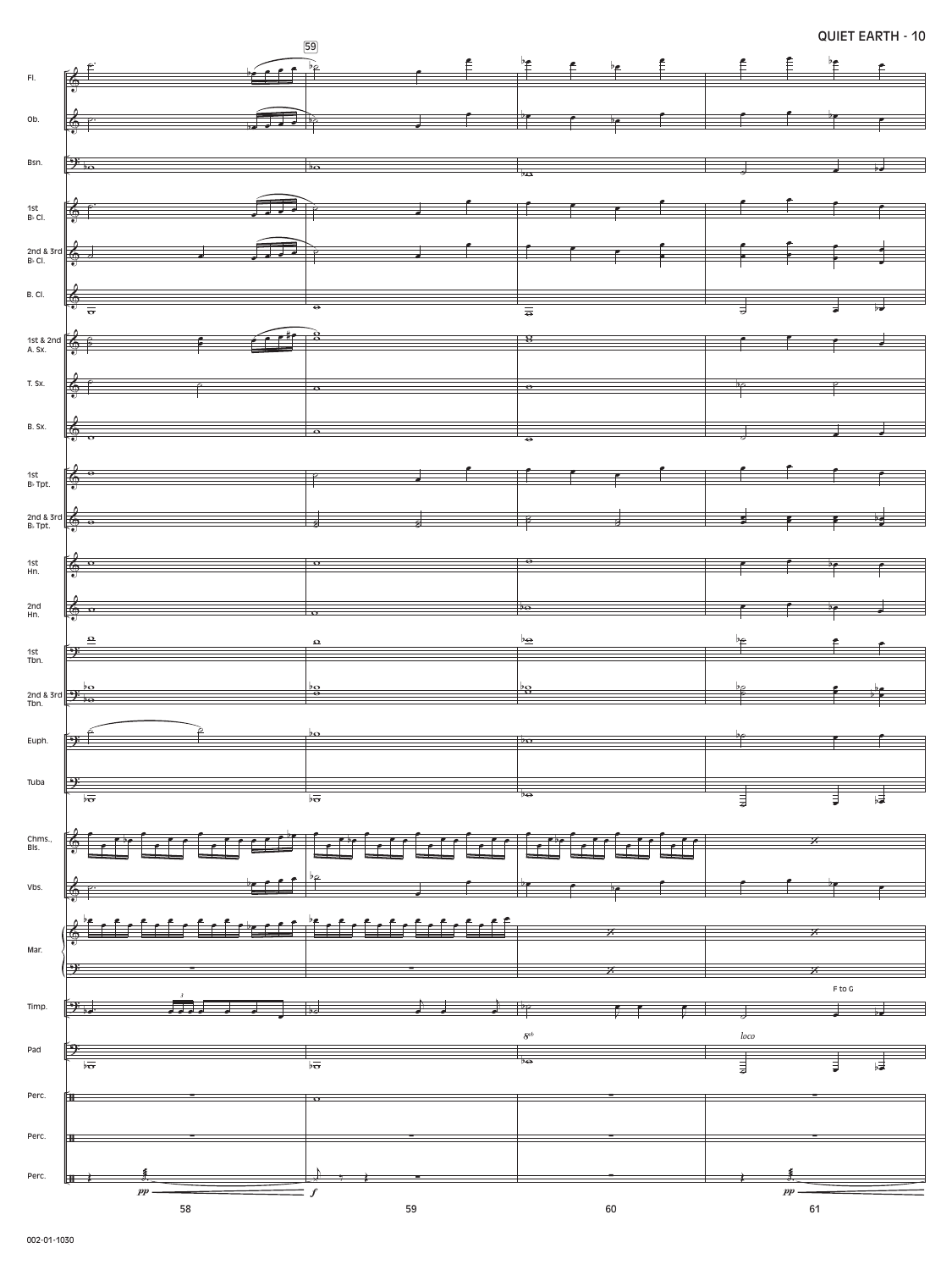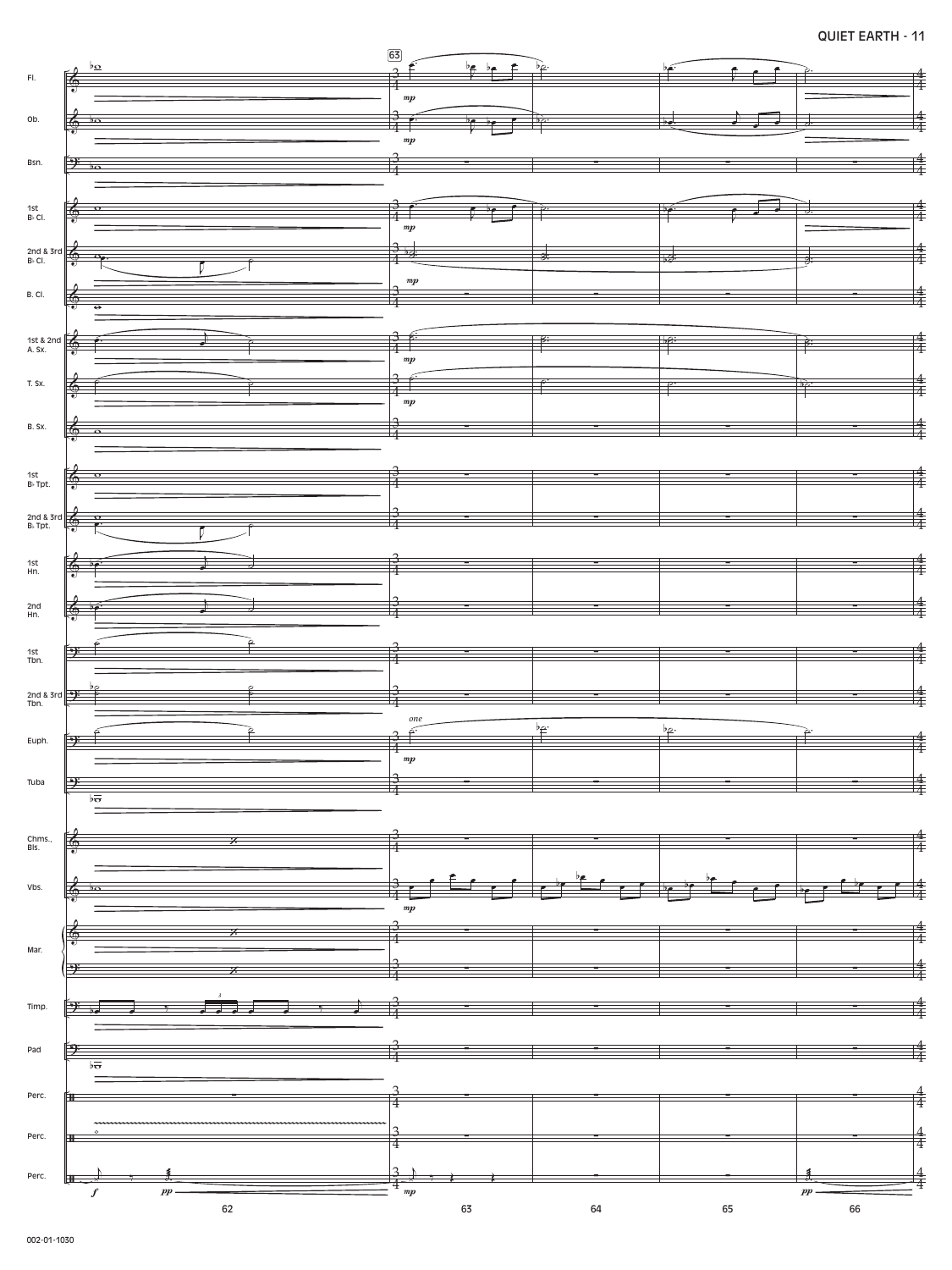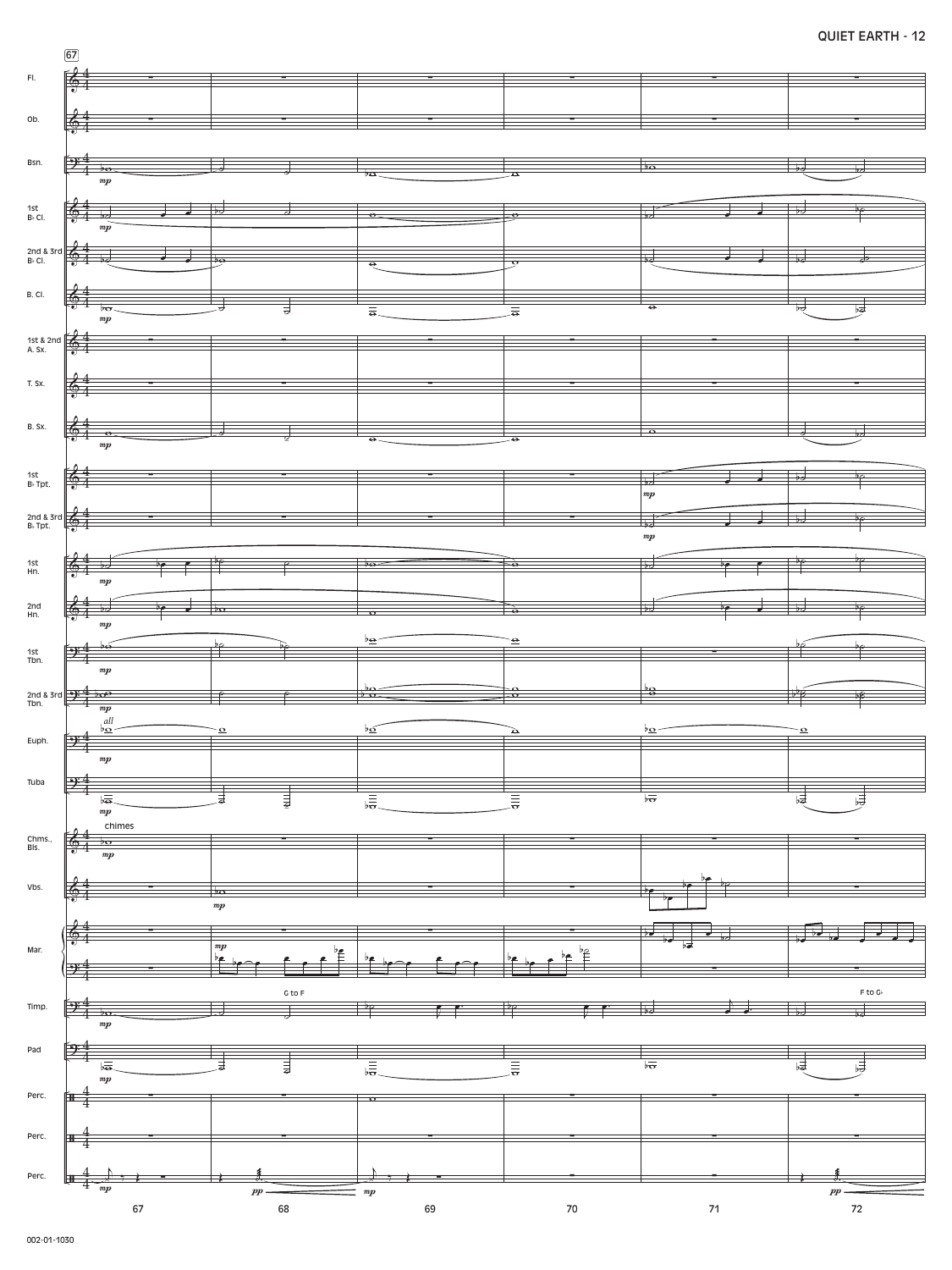